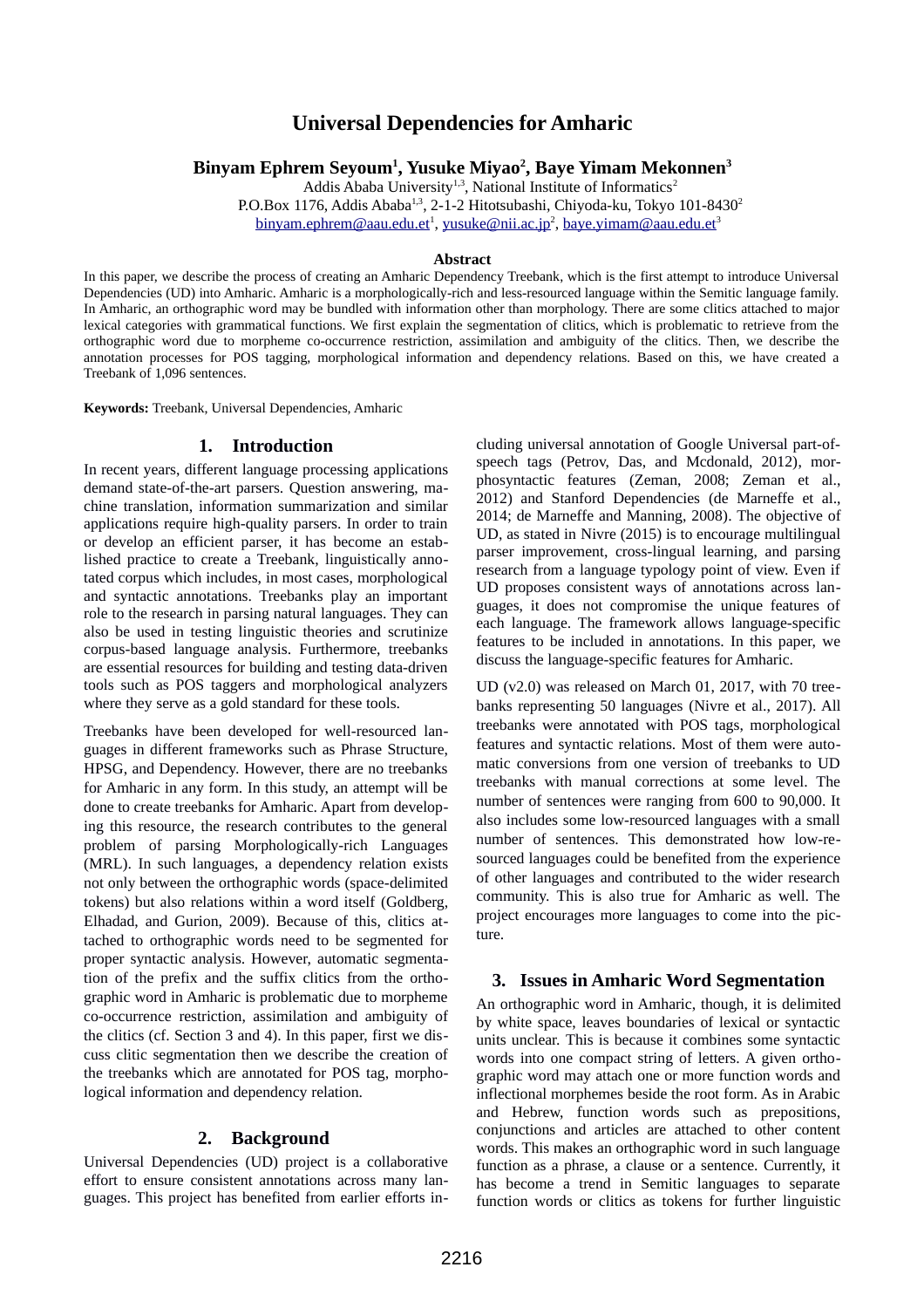analysis. For example, አልሰጠሁትም። /?alɨsət't'əhutɨmm/ "I did not give (it) (to) him." is written as an orthographic word but it is a full-fledged sentence. This orthographic word encompasses syntactic elements with four parts-ofspeech; particle, verb, and two pronominal suffixes. It also expresses three syntactic functions: predicate, subject and direct object.

A syntactic analysis in UD is based on the lexicalist view which says grammatical relations are expressed among syntactic words. It is indicated that practical computational models gain from this approach (de Marneffe et al., 2014). Following this, UD suggests segmentation of function words from content words (Nivre et al., 2016). For example, the above Amharic orthographic word, አልሰጠሁትም። could be segmented into five syntactic forms: አል, ሰጠ, ሁ, ት, ም. However, clitic segmentation is not an easy task in Amharic.

Amharic writing system is said to be 'syllabic'. Most clitics are vowel forms or at least they begin with a vowel. Since Amharic phonology constrains sequences of two vowels, most clitics undergo phonological changes. The change is also exhibited in the written form where clitics are attached to their host. For proper segmentation, then, we need to recover the hidden form before we segment it. For example, the word ባንድ /band/ "in one", can be segmented into the preposition በ /bə/ "in" and the numeral አንድ /ʔand/ "one". However, if we simply segment the first character "ባ" /ba/, the remaining form, ንድ /nd/ will not have meaning.

In addition, the written form in Amharic might lose some grammatical morphemes due to morpheme co-occurrence restriction. For instance, there are some verbs like ተገኘ /təgəɲɲə/ "be found" which can give a sense of passive (which is marked by  $+$ -/tə-/). When the passive form is used in jussive constructions, ይገኝ /jɨgəɲɲ/ "let it be found", the passive marker ተ- /tə-/ gets assimilated to the stem initial consonant. Further, the jussive form can serve as input for the imperfective form እሚገኝ /ʔɨmmigəɲɲ/ "that which will be found". Note that in such imperfective forms, the passive marker  $+$ -/tə-/ assimilates to the initial consonant of the stem form and the subject marker  $\mathcal{L}$  - /ji/ of the jussive form assimilates to the imperfective marker final consonant. The same is true in the case of relative clause, የሚገኝ /jəmmigəɲɲ/ "that which can be found", where the passive marker ተ- /tə-/ and the subject marker ይ- /jɨ-/ are assimilated and the imperfective marker እም- /ʔɨmm-/ is reduced to -ም /-mm/ only. The process of assimilation and reduction of forms make segmentation of orthographic forms difficult.

Furthermore, some clitic forms can be part of the word without being segmented. In such cases, clitics need context for segmentation; otherwise, they are ambiguous. For example, ከሱ /kəssu/, can mean 'from him' or 'he(honorific)/they lost weight'. It can be segmented into the preposition ከ /kə/ and the pronoun እሱ /ʔɨssu/ for the former meaning but not segmented for the latter meaning.

Segmentation of some clitics may cause other affixes or morphological elements to be separated as well. For instance, we consider the definite marker as a clitic. Unlike Arabic and Hebrew, the definite and the case marker in Amharic are suffixes. When a definite noun appears in an object position, it is marked for the accusative case and the marker follows the definite marker. Thus, segmenting the definite marker has an effect on the status of the case marker that behaves as a clitic. In both Arabic and Hebrew, case markers are treated as morphological features whereas, in Amharic, they are independent syntactic elements. Thus, we have 'case' relations rather than morphological features.

When a noun, in Amharic, is modified by an adjective or by other modifiers, the definite marker is attached to one of the modifiers only. In Arabic and Hebrew, such instance is treated as agreement phenomena within the noun phrase. However, in Amharic noun phrase, the definite marker is attached to one of the non-head elements. It could be considered as a phrasal element which can be added to the entire phrase. In our analysis, we treat definiteness at a syntactic level or dependency relation between the noun and the definite marker. The following examples demonstrate our points.

| 1. መጽሐፉን       ሰጠው።                        |                                              |  |  |  |  |  |
|--------------------------------------------|----------------------------------------------|--|--|--|--|--|
| məs'haf- <b>u-n</b> sət't'-ə-w             |                                              |  |  |  |  |  |
| book-DEF-ACC give.PRF.-3SGM-3SGM           |                                              |  |  |  |  |  |
| "He gave him the book."                    |                                              |  |  |  |  |  |
|                                            | 2. ትልቂን <i>መ</i> ጽሐፍ ሰ <sub>ጣ</sub> ው።       |  |  |  |  |  |
|                                            | tilk'- <b>u-n</b> məs'haf sət't'-ə-w         |  |  |  |  |  |
| big-DEF-ACC book give.PRF.-3SGM-3SGM       |                                              |  |  |  |  |  |
| "He gave him the big book."                |                                              |  |  |  |  |  |
| 3.743                                      | ትልቅ መጽሐፍ ሰ <sub>ጠ</sub> ው።                   |  |  |  |  |  |
|                                            | t'ik'ur <b>-u-n</b> tilk' məs'haf sət't'-ə-w |  |  |  |  |  |
| black-DEF-ACC big book give.PRF.-3SGM-3SGM |                                              |  |  |  |  |  |
| "He gave him the big black book."          |                                              |  |  |  |  |  |

In the above examples, the definite marker (-u) and the case marker (-n) are attached to the head noun in (1), but to the adjective in (2) and (3). When the noun phrase expands both markers are attached to the left most element. The noun phrases in (2) and (3) get their definite features from other elements within the phrase. That is why we consider these features as phrasal elements. However, in the segmentation task, since both definite and case markers co-occur, we segment them separately.

Morphemes to be considered as clitics are listed in Binyam, Miyao, and Baye (2016). Following this, we developed a manually segmented data of 2, 300 sentences or 50,520 tokens out of which we selected only 1000 sentences, 12, 039 tokens for the manual annotation of POS tagging, morphological information, and dependency relations.

# **4. Parts of speech annotation**

There have been some works on POS tagging in Amharic (Gamback B., 2012; Martha, Solomon, and Besacier, 2011; Binyam, 2010; Gambäck, Olsson, Argaw, and Asker, 2009; Sisay, 2005). However, the work of Demeke and Getachew (2006), known as the Walta Information Center corpus (WIC), has received much attention among Amharic NLP researchers and has been used for different applications. They propose a 31 tag-set for the manual annotation of a news corpus of 210,000 tokens. The tag-set is based on orthographic words. As a result, they propose a compound tag-set for those words which attach preposi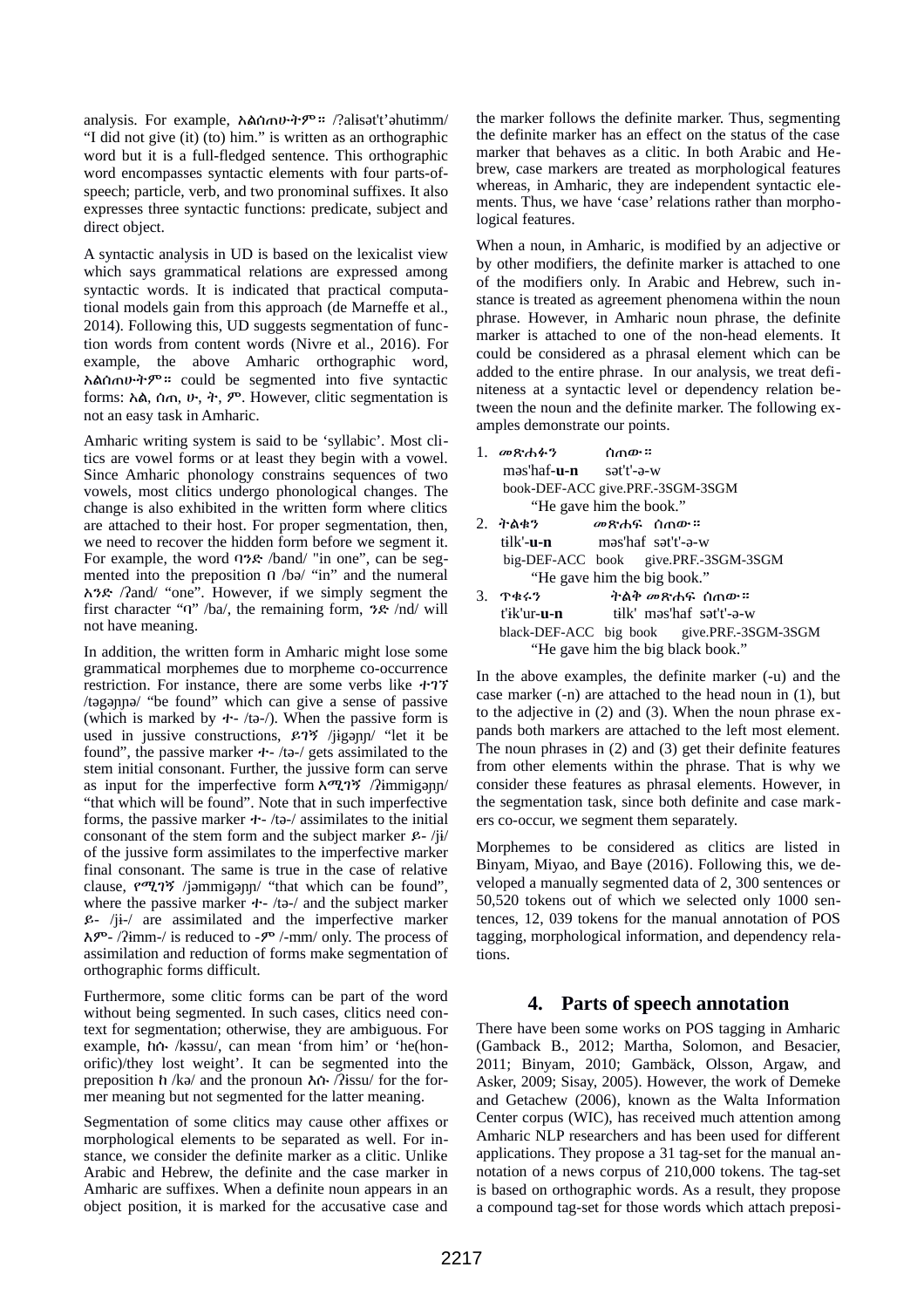tion and/or conjunctions. Since these elements are attached to different lexical categories like nouns, verbs, adjectives, etc, the number of tag-sets has increased. This in return has an effect on the efficiency of automatic taggers trained on the corpus, developed following the proposed tag-set. A recent work by Rychlý and Suchomel (2016) reports an average accuracy of 87.4% of a TreeTagger that is trained and evaluated on WIC.

Besides expected inconsistencies in WIC, which is a manual annotation, such a tag-set has an impact on the performance of an automatic tagger. One impact is, though, they claim to do the task of POS tag, it is beyond the scope of POS tagging. They are trying to give tag-sets for various syntactic constructions, (phrases, clauses and sentences) in addition to a syntactic word. On the other hand, Amharic is a less-resourced and morphologically-rich language where problems of OOV and ambiguities are major bottlenecks. Considering orthographic words for tagging task makes the problems more complex. This is because we are trying to learn several syntactic constructions represented in the orthographic words from a limited corpus.

The other impact is that we miss some information or become confused as the orthography leads to loss of some syntactic information. For instance, in WIC corpus, a separate tag is proposed for relative verbs (VREL). When verbs attach a preposition they are tagged as VP (which means a verb with a preposition). However, when relative verbs attach a preposition, for instance, the relative marker gets deleted due to morpheme co-occurrence restrictions in the language. It is confusing for annotators which tag to use from the orthographic information in such cases. We noted inconsistencies in the tagging of such words in WIC. Some annotators consider the internal structure of a word and tagged them as VREL even if there is a preposition, while others use VP, which contradicts with other similar VP tagged structures. Furthermore, such constructions are also tagged as adjectives (ADJ), considering their modification function in a noun phrase.

In WIC tag sets, it is only the preposition and conjunction that are identified as elements that can be attached to other lexical categories. According to the guideline these elements are attached to nouns, verbs, pronouns, adjective and numerals. However, some adverbs (for instance, ዛሬ /zare/ 'today') can attach a preposition and/or conjunction. In addition, the guideline suggests some lexical categories to have sub-classes. Specifically, nouns (verbal noun - VN), verbs (auxiliary - AUX, relative verb - VREL) and numerals (cardinal – NUMCR and ordinal - NUMOR) which have sub-categories with the respective specific tags. However, when these sub-categories attach a preposition or a conjunction, their distinction from the other respective categories cannot be distinguished. This is because the compound tag-sets are used for all categories. For instance, the guideline suggests that a VP tag is used for any verb including auxiliary and relative verbs attaching a preposition. Thus, an auxiliary, other verbs, and relative verbs with a preposition have similar tags as VP. Consequently, an expression tagged as VP following their tagsets, will have different syntactic structures, i.e. it can be an auxiliary with a preposition or it is a verb or a relative verb with a preposition but tagged similarly. Therefore, the distinction they want to capture by the tags of the subcategories will not be used when such forms attach a preposition.

The above mentioned problems occur due to the fact that a word is defined as any form that is delimited by a white space. We suggest that for languages like Amharic, clitics should be segmented before tagging and the units for tagging should be syntactic words rather than orthographic words.

When adopting UD, we need to give language- specific information regarding the POS tag-set relevant to Amharic. We need also to provide specific tag-set for some clitics which may as well appear independently. For instance, prepositions and conjunctions can be written separately. For such clitics, we may use the existing tagsets. However, there are some clitics that need a new tagset which are result of clitic segmentation.

| UD POS<br>Amharic tag-set examples |       |                                         |  |
|------------------------------------|-------|-----------------------------------------|--|
| ADJ                                | ADJ   | ትልቅ "big "                              |  |
| ADP                                | ADP   | h "from"                                |  |
| ADV                                | ADV   | በጣም "very"                              |  |
| AUX                                | AUX   | ኣል "verb to be"                         |  |
| CCONJ                              | CCONJ | <b>ๆ? "</b> but"                        |  |
| <b>DET</b>                         | DET   | ይህ "this"                               |  |
| INJ                                | INJ   | <i>u</i> "oh"                           |  |
| NOUN                               | NOUN  | กๆ "sheep"                              |  |
| PART                               | ACC   | 3 "accusative case"                     |  |
|                                    | NEG   | እለ ሴት "without a woman"                 |  |
|                                    | RLP   | የ_መጣ "who came"                         |  |
|                                    | IRLP  | እም ይ መጣ "who will come"                 |  |
|                                    | NCM   | እል <i>መ</i> ጣ <i>ም</i> "He didn't come" |  |
| PRON                               | PRON  | እንተ "you"                               |  |
|                                    | OBJC  | ነገር_ኩ_ኣት "I told her"                   |  |
|                                    | SUBJC | ሄድ_ኧ "he went"                          |  |
|                                    | POSM  | ቤት_ኤ"my house"                          |  |
| <b>PROPN</b>                       | PROPN | ካሳ "Kassa"                              |  |
| <b>PUNCT</b>                       | PUNCT | " "period/fulstop"                      |  |
| SCONJ                              | SCONJ | ስለ "because"                            |  |
| SYM                                | SYM   | €∶£∶\$                                  |  |
| VERB                               | VERB  | በላ "eat"                                |  |
| X                                  | X     | other                                   |  |

Table1: UD POS tag and Amharic-Specific tag-sets

As can be noted from Table 1, we expand both the particles and the pronouns to handle some clitics that may not have proper tagging after segmentation. Tagging these clitics separately has two advantages. First, segmentation reduces word forms. Due to the morphological structure of the language, word-forms in Amharic are very large. The word-forms even increase with different clitics. Second, it helps to represent syntactic relations between clitics and their host. There is syntactic relation for instance between a preposition and a noun. In the above table, we indicate the mapping between UD tag and Amharic-Specific tag. It is possible to convert Amharic-Specific tags into corresponding UD tags.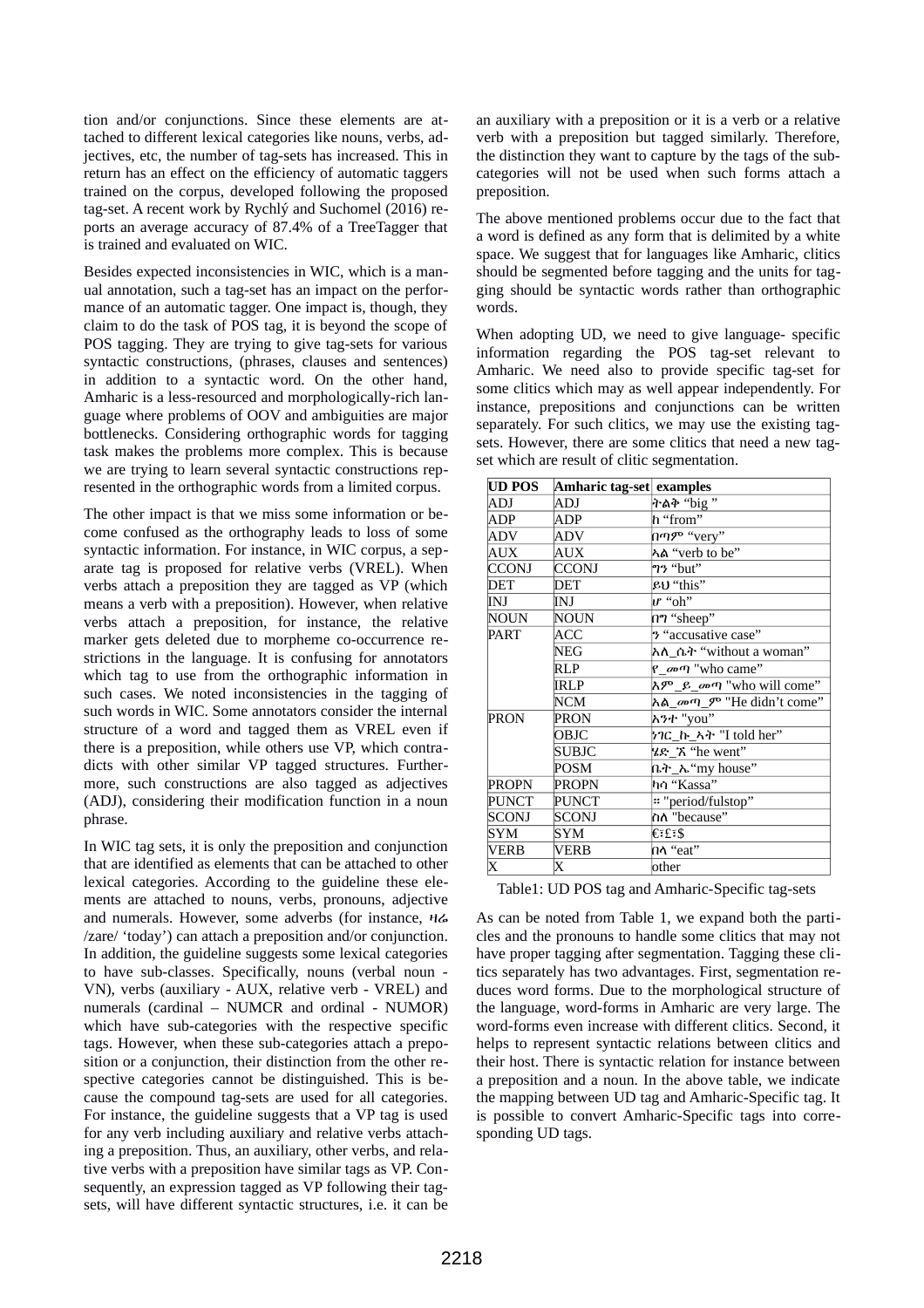# **5. Morphological annotation**

The UD annotation schema defines a set of 21 morphological features across languages. These include Case, Person, Number, Voice and Mood. However, in contrast to the POS tag, the language specification allows treebanks to introduce morphological features that are not included in this universal inventory. This suggests that morphological features can be drawn from the extended compilation of morphological features of other languages (Zeman, 2008).

As we have shown in Section 3 above, due to clitic segmentation some morphological features like the case and the agreement markers are treated as separate forms. Following this decision, case and person features are handled at the syntactic level. Table 2 summarizes the morphological features used in Amharic treebank annotation.

|         | <b>Category Features</b> | <b>Tag</b>  | <b>Description</b> |
|---------|--------------------------|-------------|--------------------|
|         | Gender                   | Mas         | Masculine          |
|         |                          | Fem         | Feminine           |
| Nominal |                          | Com         | Common gender      |
|         | Number                   | Sing        | Singular           |
|         |                          | Plur        | Plural             |
|         |                          | Coll        | Collective         |
|         | Verb Form                | Conv        | Converb            |
|         |                          | Inf         | Infinite           |
|         |                          | Vnoun       | Verbal noun        |
|         | voice                    | Pass        | Passive            |
|         |                          | Mid         | Middle             |
|         |                          | Rcp         | Reciprocal         |
|         |                          | Cas         | Causative          |
| Verbal  | Tense                    | <b>NPas</b> | Future/Present     |
|         |                          | Past        | Past               |
|         | Aspect                   | Imp         | Imperfect          |
|         |                          | Perf        | Perfect            |
|         |                          | Prog        | Progressive        |
|         |                          | Presp       | Prospective        |
|         | Polarity                 | Neg         | Negative           |
|         |                          | Pos         | Affirmative        |

Table 2: Morphological Features

# **6. Syntactic annotation**

Syntactic dependency types for Amharic are defined in order to be as consistent as possible with the principle of UD. In table 3 below, we provide some samples of typical dependency relations in Amharic. However, the dependency relations for Amharic needs some language-specific information.

One language-specific can be the relation between the subject and/or object clitics and the verb. UD requires the use of the expletive (*expl)* relation for cases of true clitic doubling. In Amharic, the lexical nominal and the clitic may appear in a clause or in a sentence. The nominal will be given the grammatical role of *nsubj*, *obj*, etc., while the clitics will be treated as a pronominal copy of the nominal and will get the role of *expl*. However, when the nominal is dropped, the clitic will get the grammatical roles of *nsubj* or *obj*. Such analysis helps us to handle the case of pro-drop in Amharic. For example, the expression "አለቀሰ" and "እሱ አለቀሰ" are equivalent and can mean "He cried." The structural difference can be captured using an *expl* relation as indicated in Figure 1.

| <b>Relation</b> | <b>Construction in Amharic</b>               | $\rightarrow$ direction          |
|-----------------|----------------------------------------------|----------------------------------|
| nsubj           | ልጁ መጣ።                                       | nsubj $(m \eta, \Delta \xi)$     |
| obl             | ለልጁ ሰጠው ።                                    | obl(ሰጥ, ልጅ)                      |
| iobj            | ደብተሩን ለልጁ ሰጠው።                               | iobj(ሰጥ,ደብተር)                    |
| csubj           | የተናግረችው ትርጉም<br>ይሰጣል።                        | csubj (ይሰጣል,<br>ተናገረቸው)          |
| nmod            | የእኛ ሀገር                                      | nmod( <i>ህገ</i> ር,እኛ)            |
| amod            | ትልቁ ልጅ                                       | amod(ልጅ,ትልቅ)                     |
| admod           | <i>የት መሄድ ትፌ</i> ልጋለህ ?                      | advmod ( <i>መሄድ</i> , የት)        |
| mark            | <i>የመ</i> ጣው ልጅ                              | mark $(\omega$ $\eta$ , $\eta$ ) |
| aux             | ልጁ ሄዷል።                                      | aux(ሄድ, ኣል)                      |
| cop             | ልጁ 'ነበ'ዝ ነው።                                 | cop( <i>ጎ</i> በንዚ <i>ነ</i> ው)    |
| det             | ልጁ (ልጅ_ኡ)                                    | $det(A\xi, \lambda)$             |
| acl             | <i>የመ</i> ጣው ልጅ                              | acl(ልጅ, መጣ)                      |
| advcl           | ካወቃችሁ ለአስተማሪው<br>うつくふ ::                     | advcl(አወቅ,ንገር)                   |
| ccomp           | ጫ <i>ማውን</i> ልጠግነው እችላለሁ<br>ብ <b>ሎ ነበር ።</b> | ccomp (ብል,<br>ልጠግንው)             |
| expl            | ካሳ ለእልማዝ ነገር <i>ኙ</i> ኣት                     | expl(ነገር, ኧ)                     |

Table 3: Some of the dependencies for Amharic



### Figure 1: Amharic pro-drop

Another issue is the treatment of converbs. Amharic converbs have features like verbal form, adverbial, non- finite and subordinate. In addition, they modify the verb phrase and uniformly lack specification for most verbal grammatical features like tense, aspect, etc. Thus, we consider them as non-main verbs and the final verb as a main verb. Functionally, converbs may have three functions: serial, consecutive, and co-extensive (Meyer, 2011). They are serial, when they express a chain of actions that constitute one activity and that is concluded by the final verb. They are consecutive when the con-verb expresses an action that takes place earlier than the following verb. They are co-extensive when the action of the con-verb (stative) occurs simultaneously or when they make up one verbal meaning (Desalegn, 2016). We suggest an adverbial modifier (*advmod*) to be used in relation to co-extensive functions. In a structure of subordination, that means both serial and consecutive, we propose to use a sub-relation of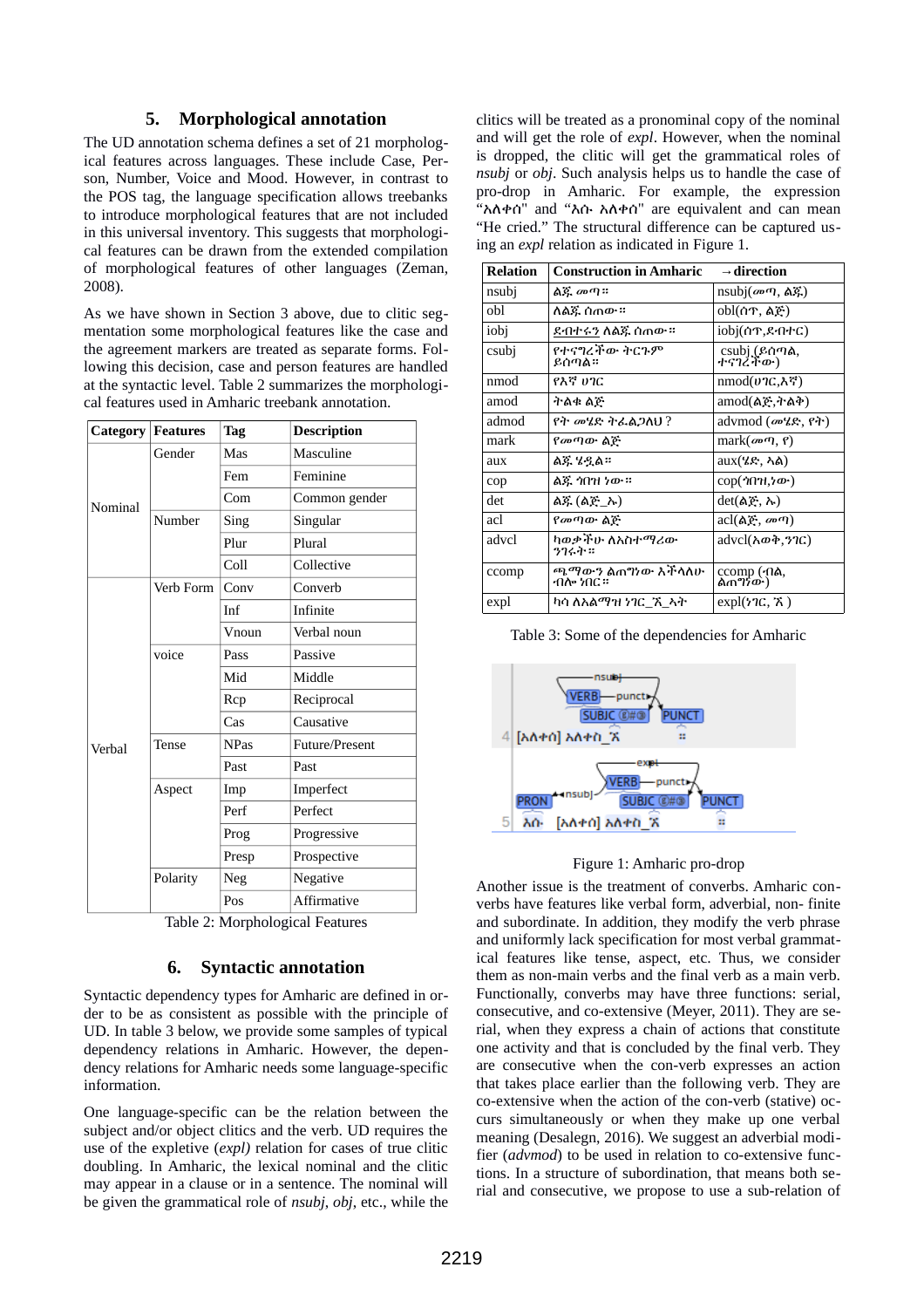compounds, *compound:svc* (a compound with serial verb construction). Figure 2 and 3 demonstrate this point.



Figure 2: Con-verb with serial construction



Figure 3: Con-verb with coexistive function

A further language-specific information which is important for Amharic is the treatment of light-verbs in Amharic. Light verb forms do not have a category by themselves. They get their category from their second member. For instance: in construction *sɨbbɨr + allə* – "broken", it is a compound verb as the second member is a verb, where as in *sɨbbɨr + at* - "brokenness", it is a compound noun. The light verb construction is constructed from a light verb and the existential verb. Since, the light verb is semantically null, it cannot be the head. Thus, in such a case, we have decided the copula to be treated as a main verb and the head of the phrase. The relation between the light verb and the main verb is labeled as a compound. Figure 4 shows how light verbs are treated in our UD.



Figure 4: Light-verbs

Copulas in UD are treated as dependent of a lexical predicate (de Marneffe et al., 2014). In Amharic they are used to carry TAM information. However, because we decided to segment subject clitics, the clitics will have syntactic relation with the main verb. The treatment of copula construction is demonstrated in figure 5.



Figure 5: Copula constructions

We have noted that the segmentation of clitics helps us to handle some syntactic relations within a phrase. As we discussed above (cf. Sections 3), there are some clitics that can be attached only once to any one of the constituents within a noun phrase. The phrase gets its features from those clitics attached to the non-head elements. However, in our analysis, the syntactic relations hold between the head and the clitics. The examples (1) to (3) in Sections 3 can be annotated as depicted in figure 6.



Figure 6: Definite and case marking within NP

# **7. Corpus and annotation consistencies**

In most works of Amharic corpora, data are collected from electronic media, especially from the news media. However, such sources are produced without proper text editing tools like a spell or grammar checker. As a result, errors occur every now and then that require manual editing.

In addition, the Amharic writing system is not standardized. Some people tend to write in phonemic form (the abstract form or what one intends to say) and some tend to write in the phonetic form (what is actually uttered). As a result, there are different forms for a given word in the corpus collected from most electronic media. This makes it difficult to develop a language model. Thus, we focus on collecting sentences from grammar books as they try to cover a variety of grammatical constructions and are consistent with the way the language is written. We have also included other sources like fictions, biographies, religious texts and news.

After sentences were collected from such sources, they were manually corrected for spelling errors. Before the annotation, however, words with clitics were manually segmented. We measured the annotation agreement in the segmentation task. This task has two components. The first task is identifying those words which bear clitics or considered to be complex words. The second task is proper segmentation of the clitics. We measured the agreement using the Kappa measure for both components of the segmentation task. For the first task, we have calculated the number of times that both annotators agree to consider a word as complex, the number of times both agree to exclude, the number of times only annotator one wanted to include a word as complex, and the number of times only annotator two wanted to include a word as complex. Based on this we got the Kappa value of 0.862, which is interpreted as almost perfect agreement.

For the second task in segmentation, we considered those words identified as complex by both annotators. We calculated the number of times that both provide identical segmentation, the number of times that only the first annotator adds more segmentation and the number of times that only the second annotator adds more segmentation. Based on this, we got a Kappa of 0.585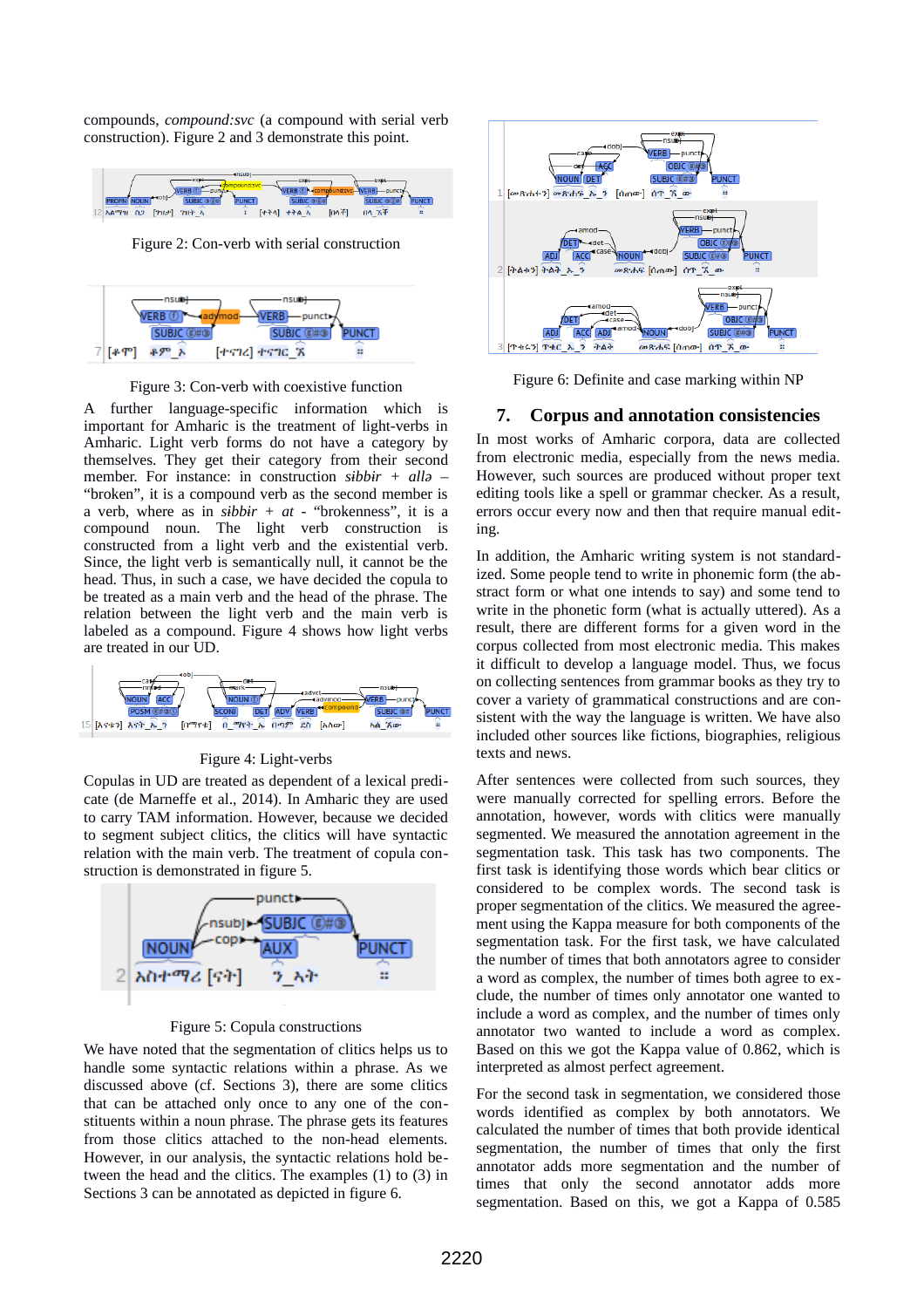which is considered to be a moderate agreement. Although the agreement was not bad, we asked other linguists to validate their segmentation after the annotators segmented the data, as their input was very important for the further process. Based on the linguists recommendation, we corrected the segmentation data to make it ready for the annotation process.

In the annotation stage, words were annotated for POS, morphological information and syntactic relations which were done manually. Two annotators were trained based on the guideline developed for this purpose. After a series of trainings and updating the guideline, we measured the annotation consistencies for POS tagging and dependency relations using a sample sentence. In order to calculate the Kappa measure for POS agreement, we used a confusion matrix for each tag used in the manual annotation. Accordingly, we got a kappa measure of 0.622, which means there is a substantial agreement between the annotators.

We also measure the annotation consistency for dependency relation. In doing so, we developed a confusion matrix for each dependency relation we used in the annotation. According to the Kappa measure we got, 0.488, there is a moderate agreement between the manual annotators. In order to increase the reliability of the corpus, we have also verified the annotations with two linguists' after the manual annotations were done.

The UD corpus is composed of 1,096 sentences and it contains 8,025 tokens, clitics are not counted as tokens. The data will be released in the upcoming UD version,  $v2.2<sup>1</sup>$  $v2.2<sup>1</sup>$  $v2.2<sup>1</sup>$ .

# **8. Conclusion**

We have presented the process of creating Amharic treebanks following the UD annotation scheme. Adopting UD to Amharic needs some kind of decisions regarding the tokens or syntactic words. We have mentioned problems related to clitic segmentation and indicated that Amharic orthographic words may not only bear morphological information but also carry other function elements of syntactic relations. Due to morpheme co-occurrence restrictions, phonological assimilations, and ambiguities, it is difficult to recover syntactic elements from orthographic words. Thus, we suggest that MRL like Amharic segmentation or tokenization of the orthographic word should be the fist step for proper syntactic analysis. For future work, we have a plan to increase the size of segmentation data so that we can develop a machine learning model. In addition, we have a plan to expand the size of the treebank.

### **Acknowledgements**

This project is partially funded by NORHED project called Linguistic Capacity Building-Tools for inclusive development of Ethiopia<sup>[2](#page-5-1)</sup>. We would like thank the University of Oslo for its financial support. We also would

<span id="page-5-0"></span><sup>1</sup>http://universaldependencies.org/

<span id="page-5-1"></span>2http://www.hf.uio.no/iln/english/research/projects/linguisticcapacity-building-tools-for-the-inclu/

like to extend our sincere gratitude to the anonymous reviewers for their valuable feedback which greatly improved this article.

# **9. Bibliographical References**

- Binyam, E., Miyao, Y., and Baye, Y. (2016). Morphosyntactically Annotated Amharic Treebank. In *Proceedings of Corpus Linguistics Fest (CLiF 2016), June 6-10, 2016* (pp. 48–57).
- Binyam, G. G. (2010). *Part of Speech Tagging for Amharic*. University of Wolverhampton.
- de Marneffe, M.-C., Dozat, T., Silveira, N., Haverinen, K., Ginter, F., Nivre, J., and Manning, C. D. (2014). Universal Stanford Dependencies: A cross-linguistic typology. In *Proceedings of the Ninth International Conference on Language Resources and Evaluation (LREC14)* (pp. 4585–4592).
- de Marneffe, M.-C., and Manning, C. D. (2008). Stanford typed dependencies manual. In *Proceedings of COLING 2008 Workshop on Cross-framework and Cross-domain Parser Evaluation*.
- Demeke, G. a., and Getachew, M. (2006). *Manual annotation of Amharic news items with part-of-speech tags and its challenges*. *Ethiopian Languages Research Center Working Papers* (Vol. 2).
- Desalegn, A. (2016). The Inceptive Construction and Associated Topics in Amharic and Related Languages. Stockholm University.
- Gambäck, B., Olsson, F., Argaw, A. A., and Asker, L. (2009). Methods for Amharic part-of-speech tagging. *Proceedings of the First Workshop on Language Technologies for African Languages*.
- Gamback B. (2012). Tagging and Verifying an Amharic News Corpus. In *Proceedings of the Eighth International Conference on Language Resources and Evaluation.* (pp. 79–84). European Language Resources Association.
- Goldberg, Y., Elhadad, M., and Gurion, B. (2009). Hebrew Dependency Parsing: Initial Results. In *Proceedings of the 11th IWPT09* (pp. 129–133). Paris. Retrieved from http://www.aclweb.org/anthology/W09- 3819
- Martha, Y. T., Solomon, T. A., and Besacier, L. (2011). Part-of-Speech Tagging for Under-Resourced and Morphologically Rich Languages – The Case of Amharic. In *Conference on Human Language Technology for Development* (pp. 50–55). Alexandria, Egypt.
- Meyer, R. (2011). The Converb in Amharic. *Journal of Semitic Studies*, (1980), 165–192.